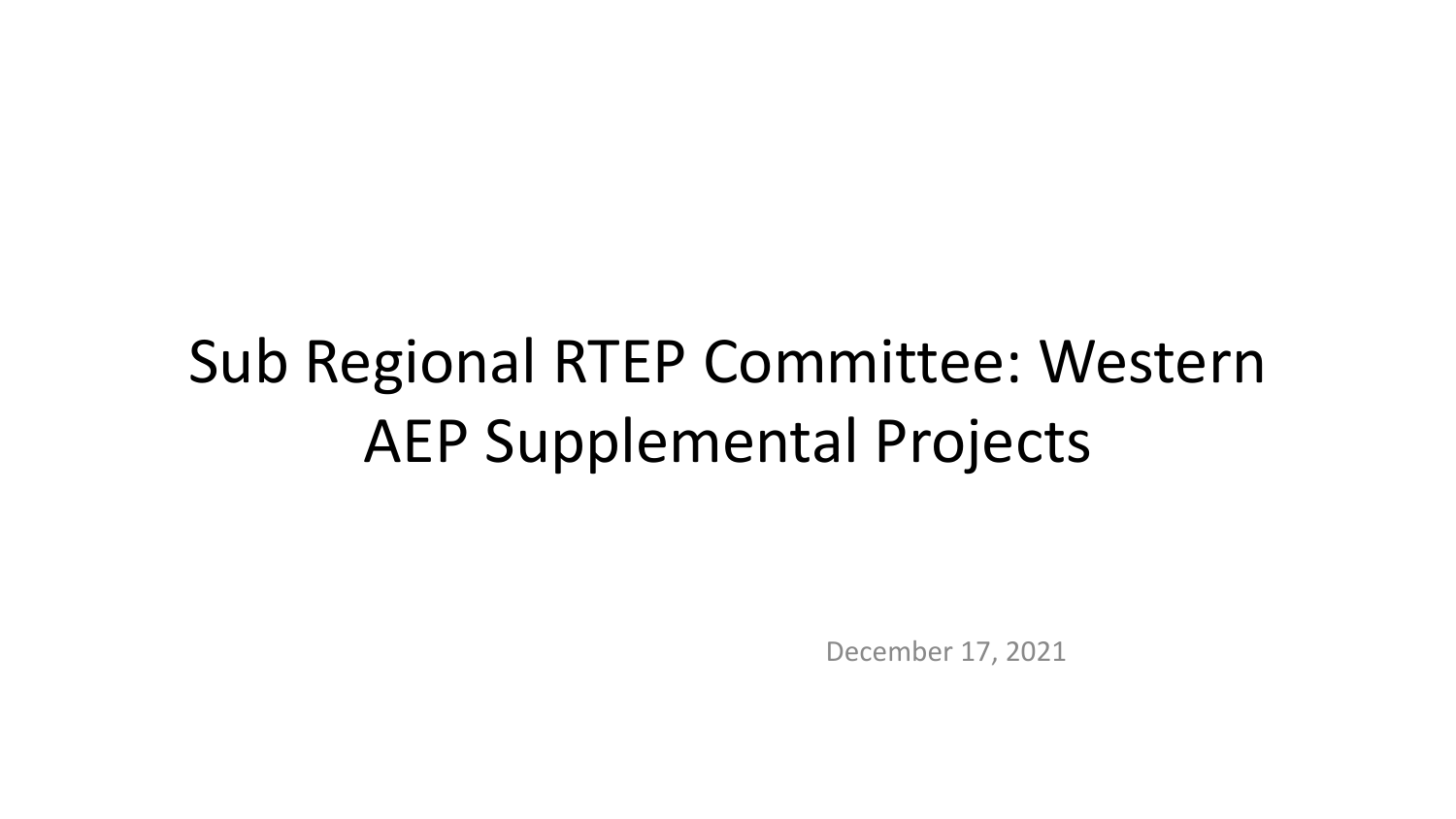## Needs

Stakeholders must submit any comments within 10 days of this meeting in order to provide time necessary to consider these comments prior to the next phase of the M-3 process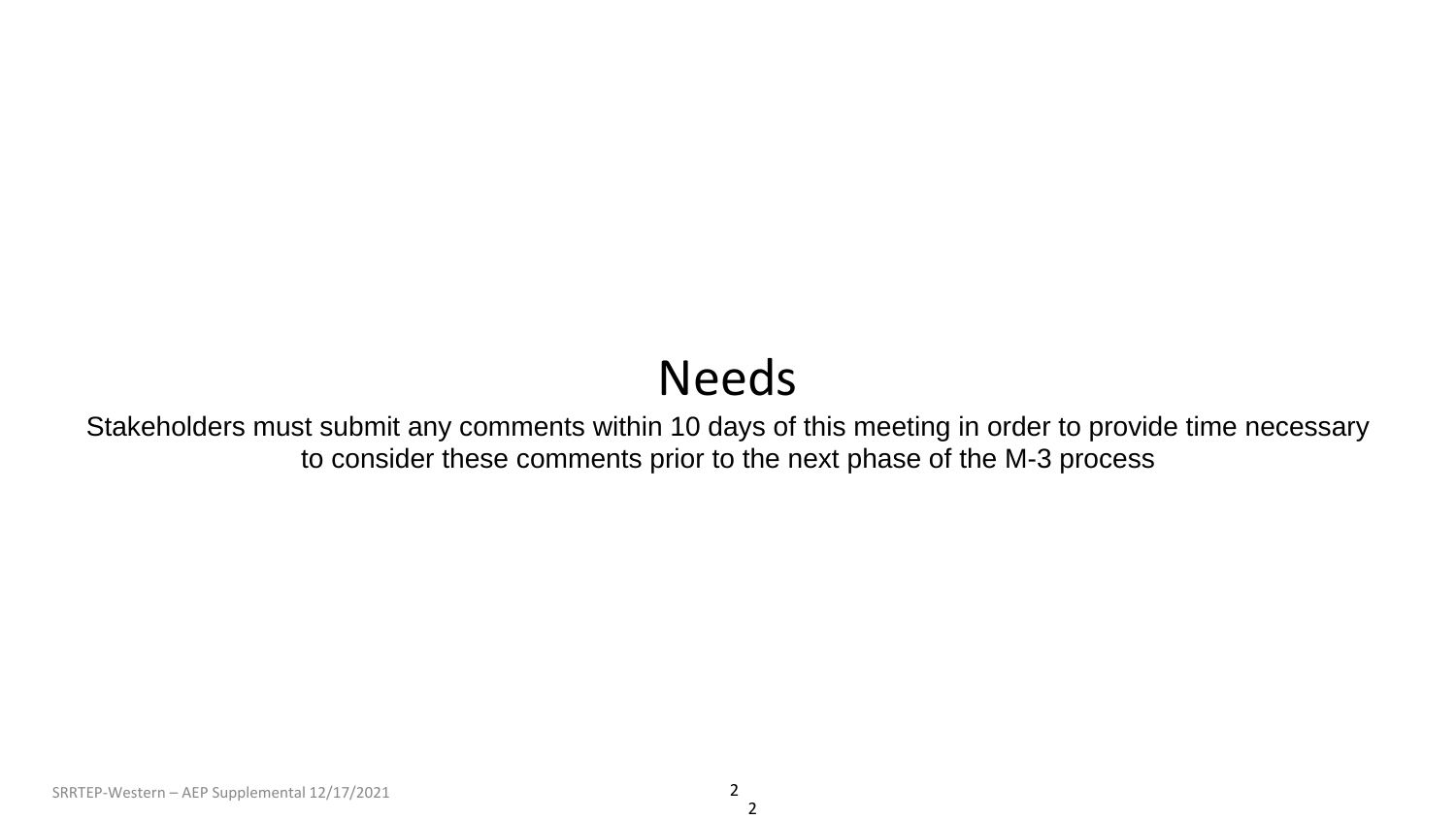

**Process Stage:** Needs Meeting 12/17/2021

**Supplemental Project Driver:** Equipment Condition/Performance/Risk

**Specific Assumption Reference:** AEP Guidelines for Transmission Owner Identified Needs (AEP Assumptions Slide 13), AEP Presentation on Pre-1930s Lines

#### **Problem Statement:**

Holston – Sullivan Gardens 138 KV (installed in 1927)

- Length: 4.96 Miles
- Original Construction Type: Lattice Steel
- Original Conductor Type: 250,000 CM COPPER 12
- Momentary/Permanent Outages: 6/2 (1/1/2016 06/30/2021)
- Total CMI: 168,448
- structure count: 39
- Number of open conditions: 21
	- Open conditions include: Rusted structure legs, burnt conductor, broken shield wire, broken hardware, structure rust.
	- Unique structure count with open conditions: 19 (49%)
- The majority of the structures currently without conditions are of the same vintage and can reasonably be expected to incur similar [conditions in the future. Please also reference the AEP presentation on the pre-1930s era lattice lines: https://www.pjm.com/-](https://www.pjm.com/-/media/committees-groups/committees/srrtep-w/20191218/20191218-aep-system-pre-1930s-tower-lines.ashx) /media/committees-groups/committees/srrtep-w/20191218/20191218-aep-system-pre-1930s-tower-lines.ashx
	- Risks on Pre-1930s Tower Lines include:
		- Original designs do not account for modern wind and ice loading requirements.
		- The configuration of the structures are inadequate for lightning protection to meet modern power quality expectations.
		- Conductor splice and connection hardware deterioration.
		- Fraying/rusting of the conductor once the steel core is exposed (typically at the belly of the sag).
		- Copper conductor is often brittle and hard to repair.
		- Corrosion and deterioration of conductor hardware and ceramic bell insulators.
		- Wear on attachment hardware from conductor movement.
		- Corrosion and deterioration of lattice steel and steel bolts.
		- Loss of galvanizing coating on above and below grade steel and potential ground line deterioration of the legs.
		- Steel grillage foundation deterioration.

#### • Load at Risk: 9 MVA (Riggs Substation)

SRRTEP-Western – AEP Supplemental 12/17/2021

## AEP Transmission Zone M-3 Process **Need Number: AEP-2021-AP037** National Sullivan County, Tennessee

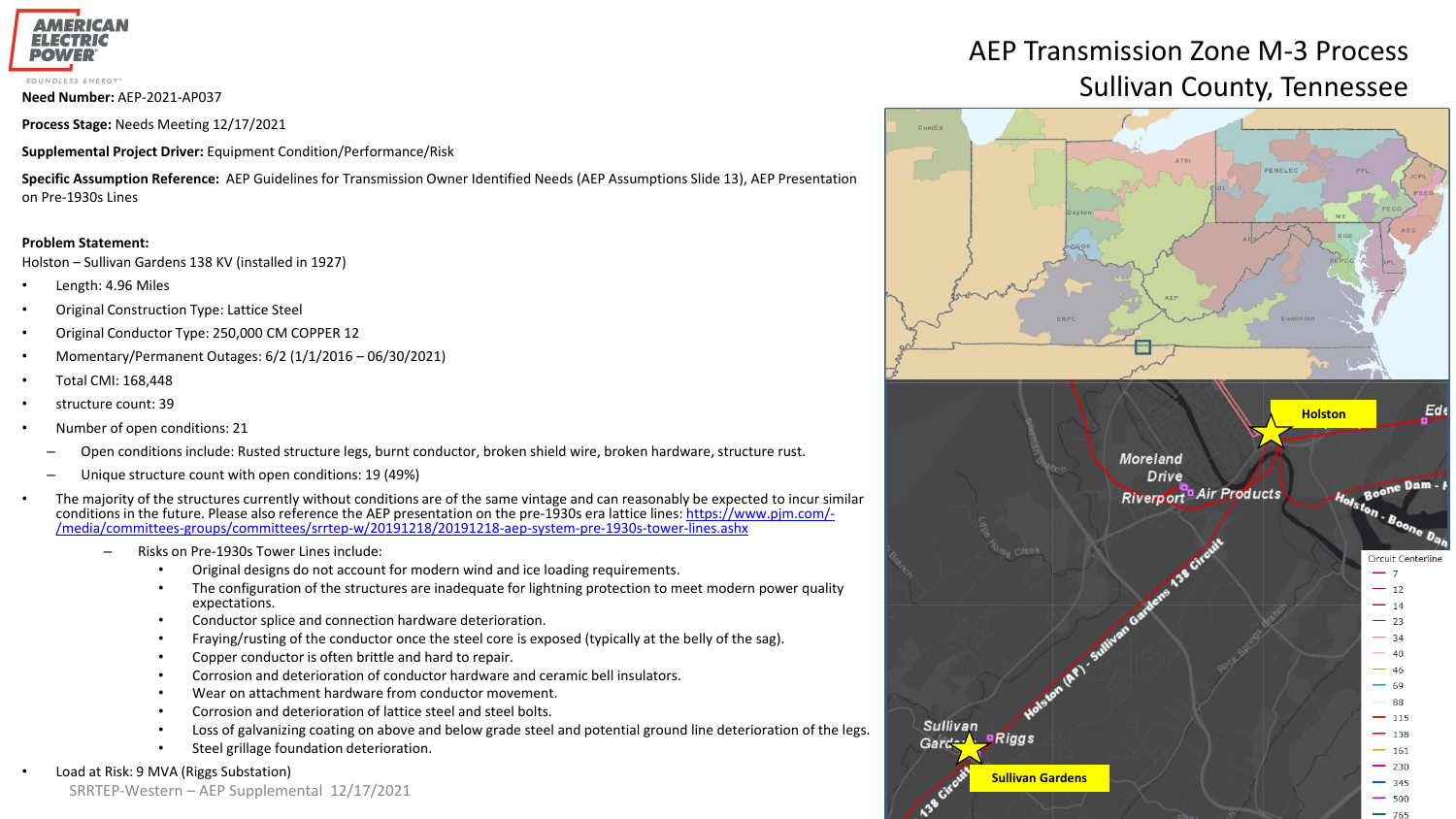## Solutions

Stakeholders must submit any comments within 10 days of this meeting in order to provide time necessary to consider these comments prior to the next phase of the M-3 process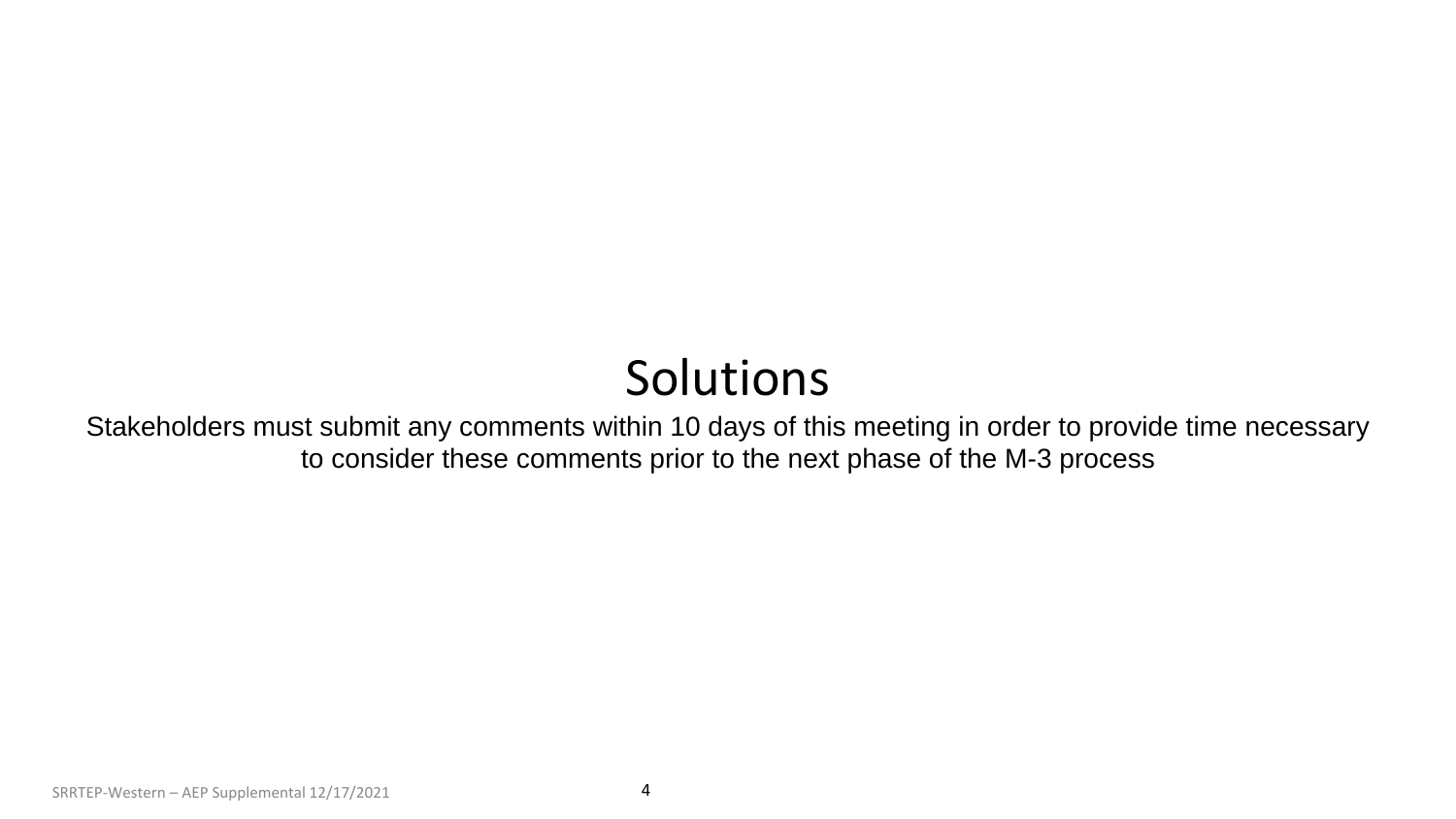

## AEP Transmission Zone M-3 Process Lynchburg, VA Area

**Need Number:** AEP-2020-AP041

**Process Stage:** Solutions Meeting 12/17/2021

**Previously Presented:** Needs Meeting 10/16/2020

**Supplemental Project Driver:** Customer Service

**Specific Assumption Reference:** AEP Connection Requirements for the AEP Transmission System (AEP Assumptions Slide 7)

#### **Problem Statement:**

AEP Distribution is requesting a new 138/12 kV transformer at Reusens station to transfer load from Peakland and Boonsboro stations due to the following concerns:

- Peakland station site inadequate for significant expansion (size & terrain) and is currently served by a radial tap from Reusens – Dearington 69 kV line.
- Both Peakland 12 kV circuits are loaded over 90% summer capacity
- Boonsboro 138/12 kV, 20 MVA transformer loaded over 90% in winter
- Boonesboro 12 kV circuit projected to overload by summer 2025

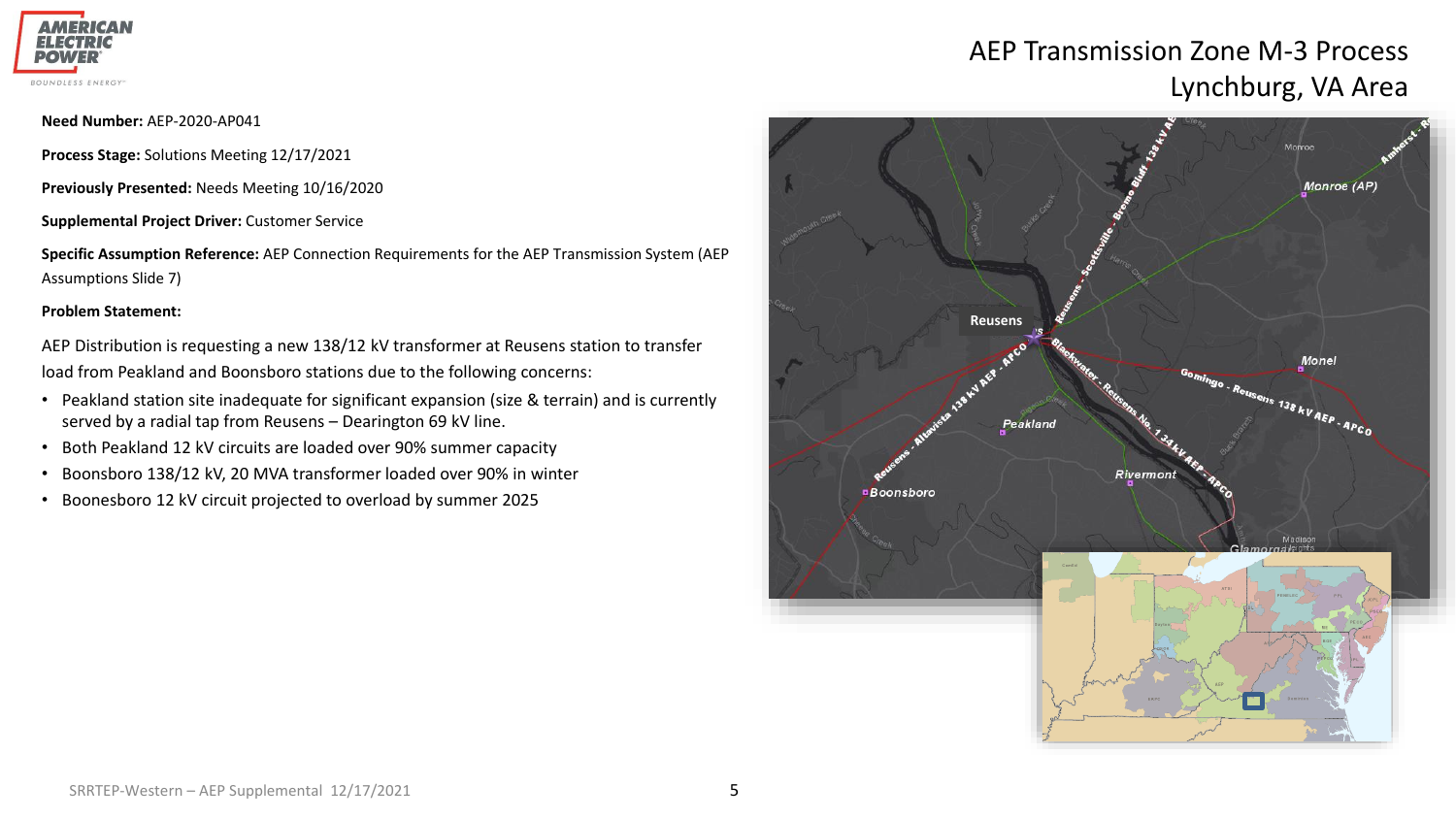

## AEP Transmission Zone M-3 Process Lynchburg, VA Area

**Need Number(s):** AEP-2020-AP041

**Process Stage:** Solutions Meeting 12/17/2021

**Proposed Solution:**

### **Reusens Station (\$3.07 M)**

• Expand Reusens Station and install 138/12kV, 20MVA transformer connected to 138 kV bus #2, 12 kV bus regulators and two 12 kV breakers

### **Estimated Total Cost: \$3.07 M**

### **Ancillary Benefits:**

Reliability to customers served from Peakland and Boonsboro stations will increase by transferring load to Reusens, eliminating the potential for future overloads

### **Alternatives Considered:**

Expand Peakland Station and install second 69/12 kV transformer. The existing station site is unable to be expanded to accommodate the new transformer, so the alternative was not viable.

**Projected In-Service:** 3/31/2022

**Project Status:** Engineering

No Bubble Diagram Needed

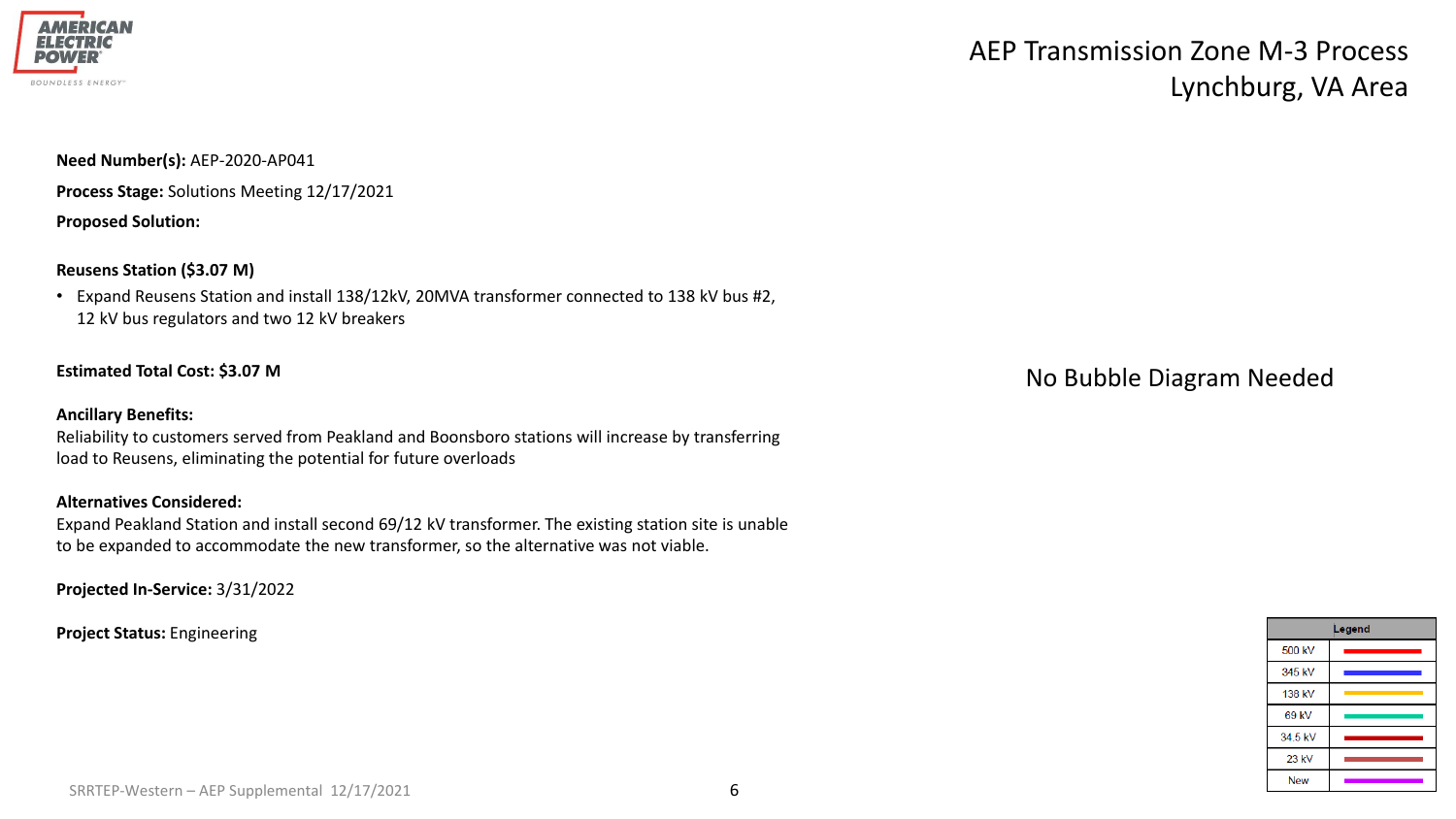## Appendix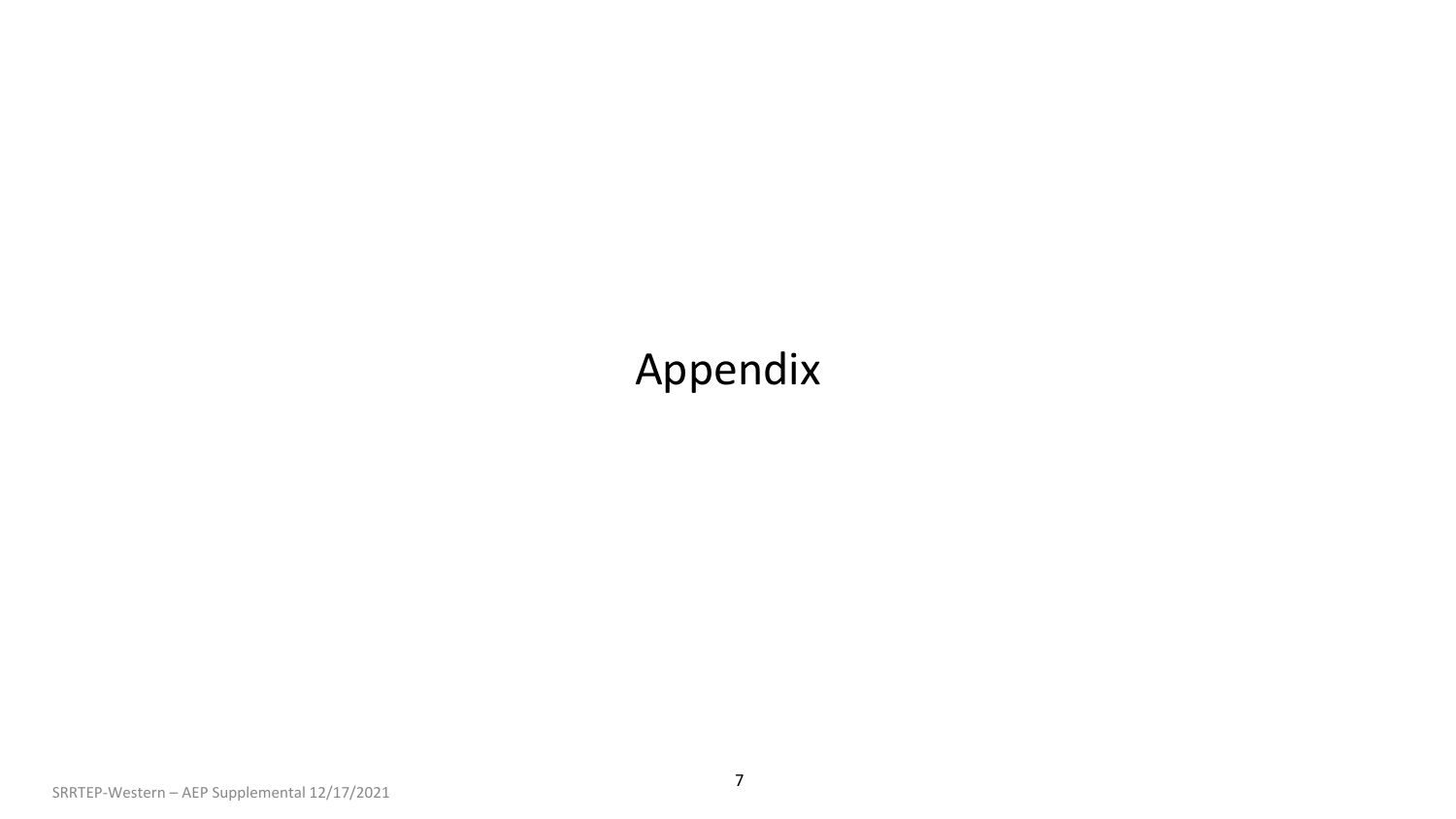# High Level M-3 Meeting Schedule

| Assumptions  | <b>Activity</b>                                | Timing                             |
|--------------|------------------------------------------------|------------------------------------|
|              | Posting of TO Assumptions Meeting information  | 20 days before Assumptions Meeting |
|              | Stakeholder comments                           | 10 days after Assumptions Meeting  |
|              |                                                |                                    |
| <b>Needs</b> | <b>Activity</b>                                | <b>Timing</b>                      |
|              | TOs and Stakeholders Post Needs Meeting slides | 10 days before Needs Meeting       |
|              | Stakeholder comments                           | 10 days after Needs Meeting        |

Solutions

Submission of Supplemental Projects & Local Plan

| <b>Activity</b>                                    | Timing                           |
|----------------------------------------------------|----------------------------------|
| TOs and Stakeholders Post Solutions Meeting slides | 10 days before Solutions Meeting |
| Stakeholder comments                               | 10 days after Solutions Meeting  |

| <b>Activity</b>                                       | Timing                                                                                         |
|-------------------------------------------------------|------------------------------------------------------------------------------------------------|
| Do No Harm (DNH) analysis for selected solution       | Prior to posting selected solution                                                             |
| Post selected solution(s)                             | Following completion of DNH analysis                                                           |
| Stakeholder comments                                  | 10 days prior to Local Plan Submission for integration into RTEP                               |
| Local Plan submitted to PJM for integration into RTEP | Following review and consideration of comments received after<br>posting of selected solutions |